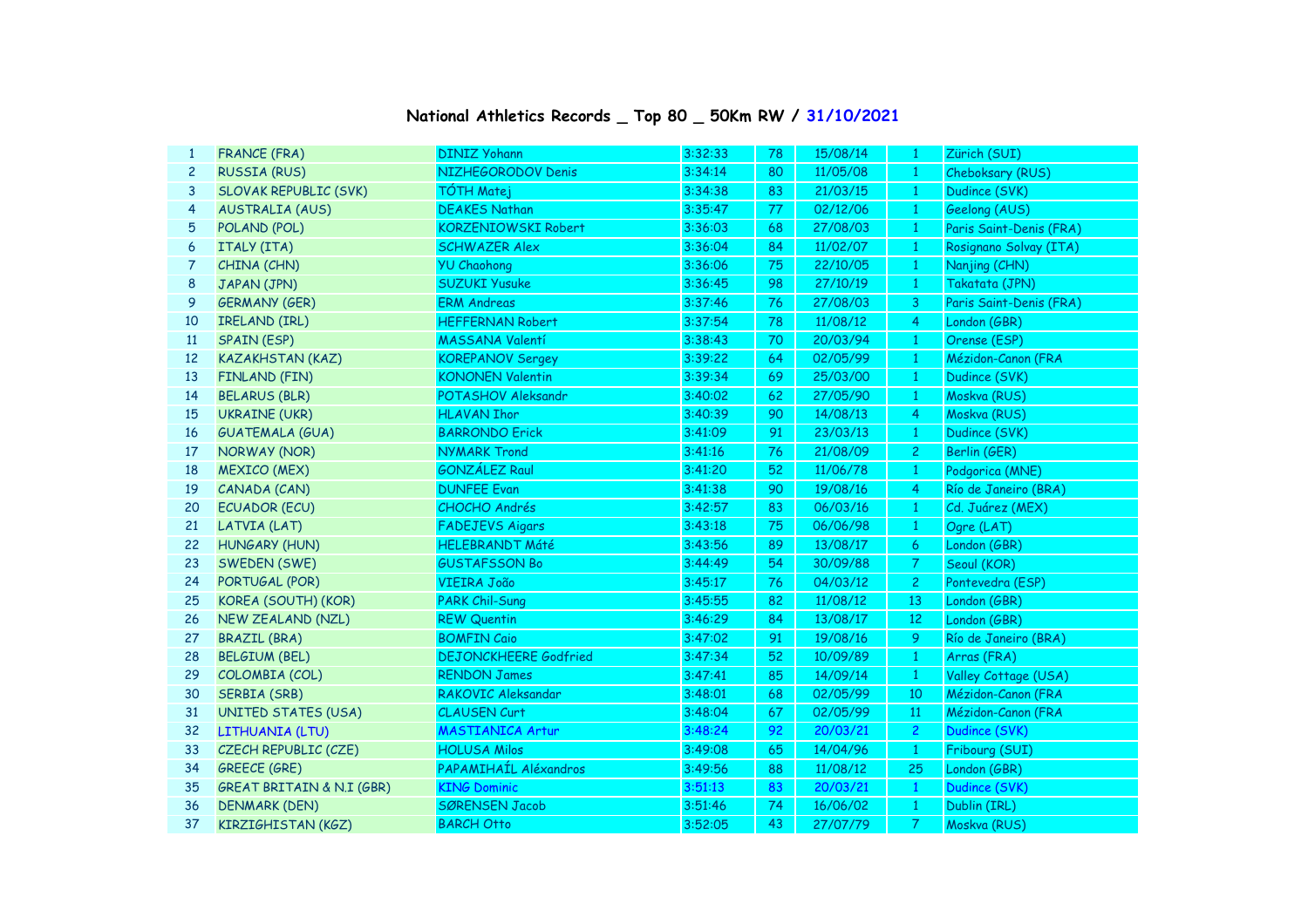| 38 | CUBA (CUB)                  | <b>OLIVA Edel</b>             | 3:52:19 | 65 | 24/03/95 | 5              | Mar del Plata (ARG)         |
|----|-----------------------------|-------------------------------|---------|----|----------|----------------|-----------------------------|
| 39 | SOUTH AFRICA (RSA)          | <b>MUNDELL Marc</b>           | 3:53:09 | 83 | 20/03/21 | 13             | Dudince (SVK)               |
| 40 | EL SALVADOR (ESA)           | HERNÁNDEZ Émerson             | 3:53:57 | 89 | 11/08/12 | 27             | London (GBR)                |
| 41 | <b>AZERBAIJAN (AZE)</b>     | <b>SHILDKRET Sergey</b>       | 3:54:47 | 62 | 17/07/85 | $\mathbf{1}$   | Leningrad (RUS)             |
| 42 | <b>UZBEKISTAN (UZB)</b>     | <b>OLICH Ionat</b>            | 3:54:47 | 59 | 03/08/85 | $12\,$         | Leningrad (RUS)             |
| 43 | <b>ROMANIA (ROU)</b>        | <b>COCIORAN Marius Iulian</b> | 3:55:29 | 83 | 16/05/21 | $12$           | Podebrady (CZE)             |
| 44 | INDIA (IND)                 | <b>KUMAR Sandeep</b>          | 3:56:00 | 86 | 18/02/17 | $\mathbf{1}$   | New Delhi (IND)             |
| 45 | PERU (PER)                  | <b>CHIHUAN Pavel</b>          | 3:56:35 | 86 | 03/05/14 | 24             | Taicang (CHN)               |
| 46 | <b>GEORGIA (GEO)</b>        | SCHERBINA Alexander           | 3:57:28 |    | 17/10/65 |                | Alma-Ata (KAZ)              |
| 47 | TADJIKISTAN (TJK)           | <b>KORMILITSYN Aleksander</b> | 3:58:13 | 58 | 03/08/85 | 15             | Leningrad (RUS)             |
| 48 | NETHERLANDS (NED)           | van BEEK Harold               | 3:58:21 | 62 | 05/04/92 | 5              | Békéscsaba (HUN)            |
| 49 | TUNISIA (TUN)               | <b>GHOULA Hatem</b>           | 3:58:44 | 73 | 04/03/07 | $\overline{4}$ | Santa Eulària des Riu (ESP) |
| 50 | CHILE (CHI)                 | <b>ARAYA Edwar</b>            | 3:58:54 | 86 | 06/03/16 | 5              | Cd. Juárez (MEX)            |
| 51 | SWITZERLAND(SUI)            | <b>CHARRIÈRE Pascal</b>       | 3:59:20 | 64 | 14/04/96 | 3              | Fribourg (SUI)              |
| 52 | <b>HONDURAS (HON)</b>       | <b>FONSECA Santiago</b>       | 4:01:07 |    | 12/01/86 | $\mathbf{1}$   | Cd. de Guatemala (GUA)      |
| 53 | MOLDAVA (MDA)               | <b>CHUMACHENKO Feodosii</b>   | 4:01:38 | 73 | 24/09/99 |                | Kyiv (UKR)                  |
| 54 | <b>BOLIVIA (BOL)</b>        | QUISPE Ronald                 | 4:02:00 | 89 | 19/08/16 | 30             | Río de Janeiro (BRA)        |
| 55 | <b>AUSTRIA (AUT)</b>        | WÖGERBAUER Stephan            | 4:02:39 | 59 | 07/06/92 |                | Přerov (CZE)                |
| 56 | <b>VENEZUELA (VEN)</b>      | <b>SALAZAR Yerenman</b>       | 4:02:48 | 78 | 08/05/16 | 20             | Roma (ITA)                  |
| 57 | CROATIA (CRO)               | <b>ERENT Bruno</b>            | 4:05:02 | 90 | 23/03/19 | 18             | Dudince (SVK)               |
| 58 | <b>ESTONIA (EST)</b>        | <b>LAIV Olav</b>              | 4:07:10 | 48 | 14/06/75 |                | Kohtla-Järve (EST)          |
| 59 | <b>BULGARIA (BUL)</b>       | <b>LAPKOV Bontcho</b>         | 4:07:46 | 65 | 14/04/85 |                | Békéscsaba (HUN)            |
| 60 | LUXEMBURG (LUX)             | <b>FABER Lucien</b>           | 4:10:05 | 52 | 15/04/84 |                | <b>Bad Krotzingen (GER)</b> |
| 61 | <b>MALAYSIA (MAS)</b>       | <b>SARAVANAN Govindasamy</b>  | 4:10:05 | 70 | 21/09/98 |                | Kuala Lumpur (MAS)          |
| 62 | <b>CHINESE TAIPEI (TPE)</b> | <b>CHANG Wei-Lin</b>          | 4:10:13 | 98 | 05/05/18 | 39             | Taicang (CHN)               |
| 63 | <b>MAURITIUS (MRI)</b>      | CAPRICE Jerôme                | 4:13:41 | 83 | 23/03/19 | 21             | Dudince (SVK)               |
| 64 | ARGENTINA (ARG) =           | LOREFICE Benjamín             | 4:14:28 | 69 | 09/05/93 |                | <b>Buenos Aires (ARG)</b>   |
| 65 | PUERTO RICO (PUR)           | <b>LOPEZ Luis</b>             | 4:16:00 | 91 | 29/11/14 |                | <b>Buenos Aires (ARG)</b>   |
| 66 | COSTA RICA (CRC)            | <b>ZUNIGA Deiby Cordero</b>   | 4:16:25 | 92 | 20/03/21 | 34             | Dudince (SVK)               |
| 67 | ISRAEL (ISR)                | <b>LADANY Shaul</b>           | 4:17:07 | 36 | 02/07/72 |                | Veracruz (MEX)              |
| 68 | <b>SLOVENIA (SLO)</b>       | <b>BALEK Milan</b>            | 4:18:28 | 50 | 16/10/83 |                | Marcinelle (BEL)            |
| 69 | ALGERIA (ALG)               | <b>RAHOULI H'Mimed</b>        | 4:19:15 | 64 | 12/03/87 |                | Wien (AUT)                  |
| 70 | <b>ARMENIA (ARM)</b>        | <b>ARZUMANIAN Vagarhak</b>    | 4:20:40 |    | 11/10/55 |                | Boumerdès (ALG)             |
| 71 | <b>MYANMAR (MYA)</b>        | <b>WIN Nyunt</b>              | 4:21:52 | 75 | 17/01/97 |                | Guadalajara (MEX)           |
| 72 | EGYPT (EGY)                 | <b>MOHAMED Ahmed Deifalla</b> | 4:22:04 | 85 | 19/03/16 |                | Yangon (MYA)                |
| 73 | PHILIPPINES (PHI)           | <b>SALAZAR Saturnino</b>      | 4:22:38 | 61 | 19/05/97 |                | Dudince (SVK)               |
| 74 | NICARAGUA (NCA)             | <b>CANELO Luis</b>            | 4:23:55 |    | 02/04/89 |                | Ranchuelo (CUB)             |
| 75 | <b>TURKMENISTAN (TKM)</b>   | <b>BOGDANOV Oleg</b>          | 4:24:07 | 30 | 02/11/58 |                | Riga (LAT)                  |
| 76 | <b>KENYA (KEN)</b>          | <b>SAWE William</b>           | 4:25:24 | 55 | 30/09/88 |                | Seoul (KOR)                 |
| 77 | <b>GHANA (GHA)</b>          | <b>ALI Ahmed</b>              | 4:30:26 |    | 21/09/02 |                | Accra (GHA)                 |